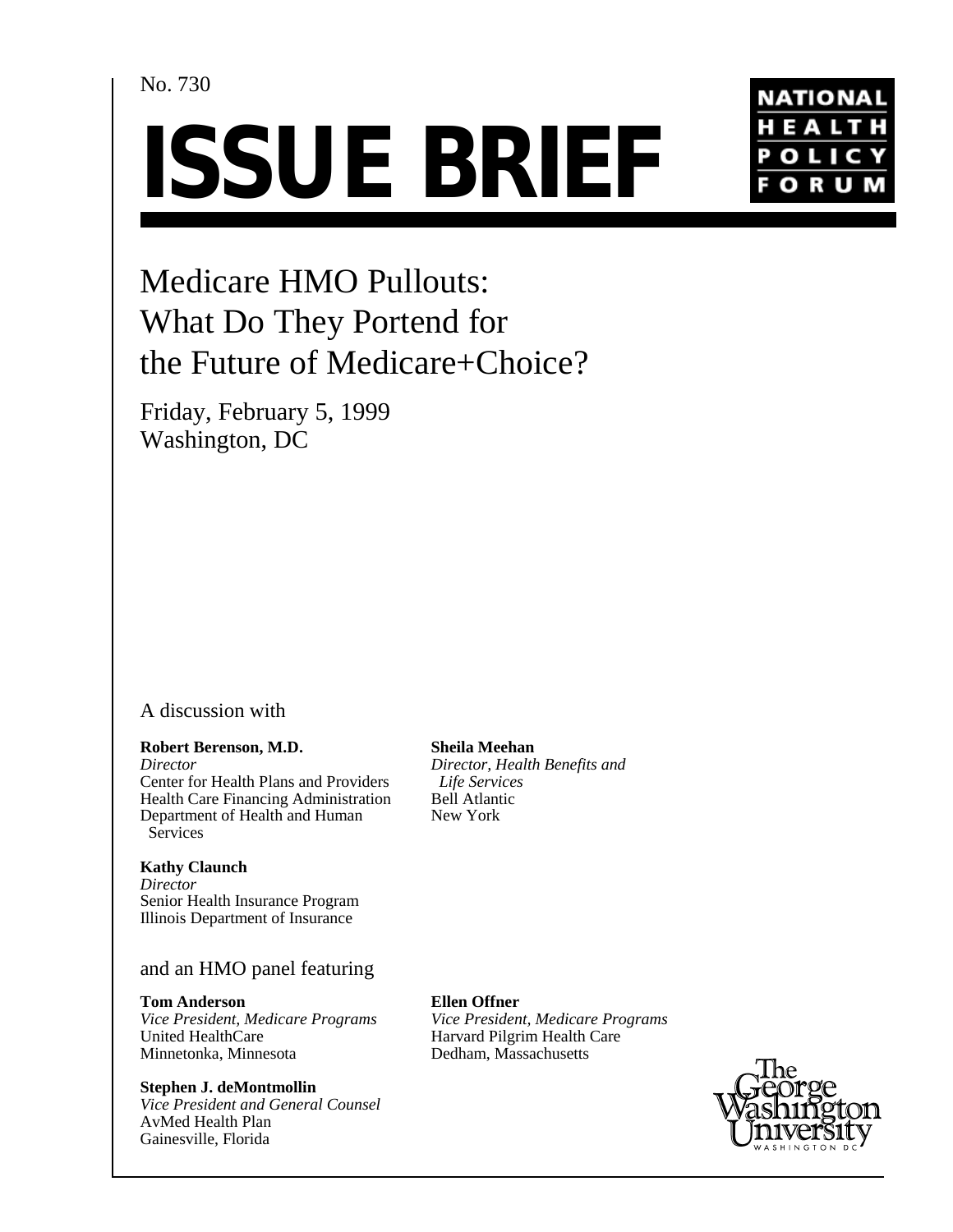# Medicare HMO Pullouts

When the 105th Congress created the Medicare+ Choice program as part of the Balanced Budget Act of 1997 (BBA), it was heralded as one of their most significant achievements. The new program was intended to expand choice of health plans for Medicare beneficiaries, slow the growth in Medicare spending, and better target the program's resources. Yet, little more than one year after the program was enacted, nearly 100 Medicare HMOs have either reduced their service areas or terminated their contracts, affecting more than 400,000 beneficiaries. Nearly 50,000 of these beneficiaries will have no other managed care options available. $<sup>1</sup>$ </sup>

Many congressional lawmakers expected Medicare+ Choice to expand the program's managed care component, which currently covers about 15 percent of beneficiaries, and create more health plan options for all beneficiaries. But in certain areas of the country the opposite has occurred. While the Health Care Financing Administration (HCFA) is quick to point out that the overall trend is expansive, with more beneficiaries and more counties having managed care options in 1999 than in 1997, the number and types of new plans seeking to participate in the program have been disappointingly low.2 The overall rate of growth has been much slower than the annual 25 to 33 percent increases in plan participation and enrollment over the past five years. Monthly enrollment growth has been falling steadily since June, with a net increase of 38,186 reported in November. In 1997, enrollment gains averaged more than 90,000 new members per month.

This sharp departure from expectations has created anxiety within Congress and the executive branch, setting off a flurry of finger pointing at the highest levels in an attempt to assign blame or justify actions. Adding to the drama was the last-minute notification of nonrenewal by many of the plans just before the deadline on October 1. This Forum session will focus on the reasons plans withdrew from certain areas, the BBA provisions that have most directly influenced these decisions, the impact the withdrawals have had on Medicare beneficiaries, and policy options for ensuring the viability of the Medicare+Choice program.

#### **MARKETS AFFECTED**

The first plan that announced it would not contract with Medicare in certain markets seemed to set off a domino effect across the nation. By the end of 1998, 30 states and the District of Columbia—about one-third of all counties currently being served by Medicare risk contracts—were affected by these actions. In total, 372 counties were affected by nonrenewals and service area reductions; 72 counties had no other managed care options available.

With 58,571 beneficiaries, Florida appears to be the hardest-hit state, followed by New York (54,508); California (48,387); Texas (46,591); Maryland (34,595); Washington (30,515), Ohio (28,854), and Illinois (23,711). New England states (New Hampshire, Connecticut, Massachusetts, Rhode Island) and mid-Atlantic states (New York, New Jersey, Pennsylvania, Maryland, Delaware, and Virginia) and the District of Columbia seem to be significantly affected as well. No Medicare HMO was offering services in Utah as of January 1, 1999.

Large, for-profit plans dominated the types of plans announcing pullouts, with United HealthCare's and Pacificare's withdrawals affecting the largest number of beneficiaries (54,383 and 53,926, respectively). Also reporting significant departures were Aetna (44,006), Foundation Health Plans (29,756), Humana (28,052), and Oxford (26,972). Big nonprofits that withdrew had a more modest impact; for example, Allina Health Plan in Minnesota dropped coverage for 7,000 beneficiaries and Kaiser Permanente's withdrawals affected 5,200.

## **ISSUE BRIEF**/No. 730

**Analyst/Writer** Nora Super Jones

#### **National Health Policy Forum**

2021 K Street, NW, Suite 800 Washington, DC 20052 202/872-1390 202/862-9837 (fax) nhpf@gwu.edu (e-mail) www.nhpf.org (Web site)

**Judith Miller Jones,** Director **Karen Matherlee,** Co-Director **Sandra M. Foote,** Co-Director **Michele Black,** Publications Director

**NHPF** is a nonpartisan education and information exchange for federal health policymakers.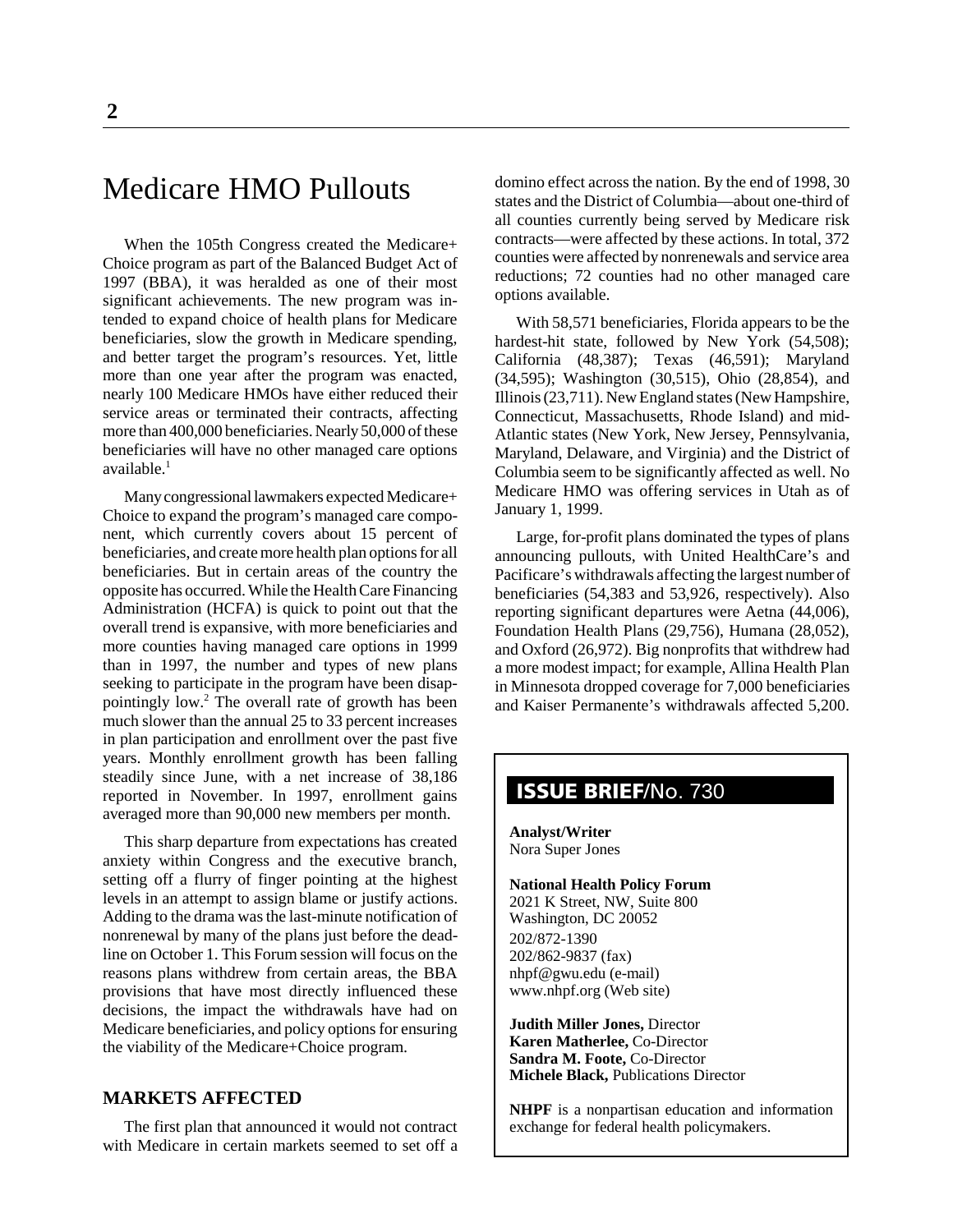About one-third of the counties affected by a risk contract termination or service reduction are in rural areas—a total of 120 counties and 56,142 beneficiaries. Of the 72 counties that no longer have managed care options available, 51 are in rural counties, affecting 15,158 beneficiaries.

It is important to note, however, that only a few Medicare-risk contractors—Intermountain Health Care, MAMSI, and two provider-sponsored organizations in the Medicare Choices demonstration—left the Medicare business entirely. Most of the plan terminations involved companies that have remained in the Medicare risk business in other markets. And a recent Milliman and Robertson survey indicates that, while HMOs have scaled back their expansion plans in newer areas, they do not intend to reduce their presence in established Medicare markets.<sup>3</sup>

#### **IMPACT ON BENEFICIARIES**

Many Medicare beneficiaries have been troubled and confused by the news that some Medicare HMOs have pulled out of markets.<sup>4</sup> Health insurance counseling agencies, employers that sponsor Medicare supplemental plans, and health plans have been flooded with calls. The majority of beneficiaries who lost coverage had the option of joining another HMO in their area, but sometimes that meant changing doctors or losing benefits such as prescription drug coverage or vision care, which are not covered by Medicare.

While beneficiaries are entitled to return to traditional Medicare fee-for-service, it generally means much higher out-of-pocket costs. In the past, Medicare HMOs frequently offered beneficiaries significant cost savings by allowing them to forego the purchase of expensive Medigap insurance because the HMOs typically provided extra benefits (for example, prescription drug coverage) at no additional cost to the beneficiaries. Under the BBA, beneficiaries who lost their HMO coverage were entitled to buy low-end Medigap policies, but none of these pay for prescriptions. If the beneficiaries had been in the HMO for less than a year, they may also be entitled to get their old Medigap coverage back, but not always at the price they paid originally. And Medigap prices can be steep. The American Association of Retired Persons (AARP) estimates that Medicare beneficiaries paid an average of \$104 a month last year for Medigap policies; Medigap plans covering prescription drugs often cost much more.<sup>5</sup>

Many large employers have also been stung by the HMO withdrawals. According to a recent Hewitt

Associates survey, about one-third of employers currently sponsor a Medicare HMO for post-65 retiree health coverage.<sup>6</sup> Of those employers, 12 percent stated that those HMOs have indicated they will probably eliminate some of their current locations. About 28 percent of the employers with Medicare HMOs have experienced some form of significant premium increases or benefit design reductions for 1999. Many large employers report that the withdrawals created confusion among their retirees and have made some wary of HMOs. Some employers have expressed disappointment that plans did not provide adequate warning of their intent to pull out. As a result, employers say, they had no opportunity to help craft a smooth transition for retirees affected by the withdrawals.<sup>7</sup>

In the end, the withdrawals affected 7 percent of all Medicare beneficiaries and only 1 percent lost their managed care option. Nevertheless, 50,000 beneficiaries were unable to obtain coverage in another Medicare HMO. Moreover, advocates for the elderly have suggested that the turmoil and disruption in the HMO market could make elderly individuals reluctant to join an HMO in the future.

Many beneficiaries have joined HMOs in order to receive prescription drug coverage—a benefit not normally covered by Medicare that saves them significant out-of-pocket expense. Yet analysts warn that the likelihood of HMOs' offering them unrestricted drug coverage in the future is dim. In the past, payment to HMOs had been high enough to allow them to fund extra benefits beyond Medicare's basic benefit package. The BBA attempts to correct for this "overpayment" by tightening the rates to more accurately reflect the costs of providing Medicare-covered benefits. As a result, plans have suggested that they intend to raise member premiums, decrease benefits, or reduce provider compensation in the future in response to these changes.<sup>8</sup> HMOs are also expected to lower prescription drug benefits in response to the continued rise in pharmaceutical costs.

#### **REASONS FOR WITHDRAWALS**

Several reasons have been put forward to explain the HMO exodus from Medicare. The HMO industry, HCFA, and most analysts seem to agree that Medicare payment rates and methodology were the chief reason that plans pulled out of certain markets. Whether or not the payments are adequate or fairly calculated, however, is a matter of sharp disagreement. Other reasons frequently cited include increased regulatory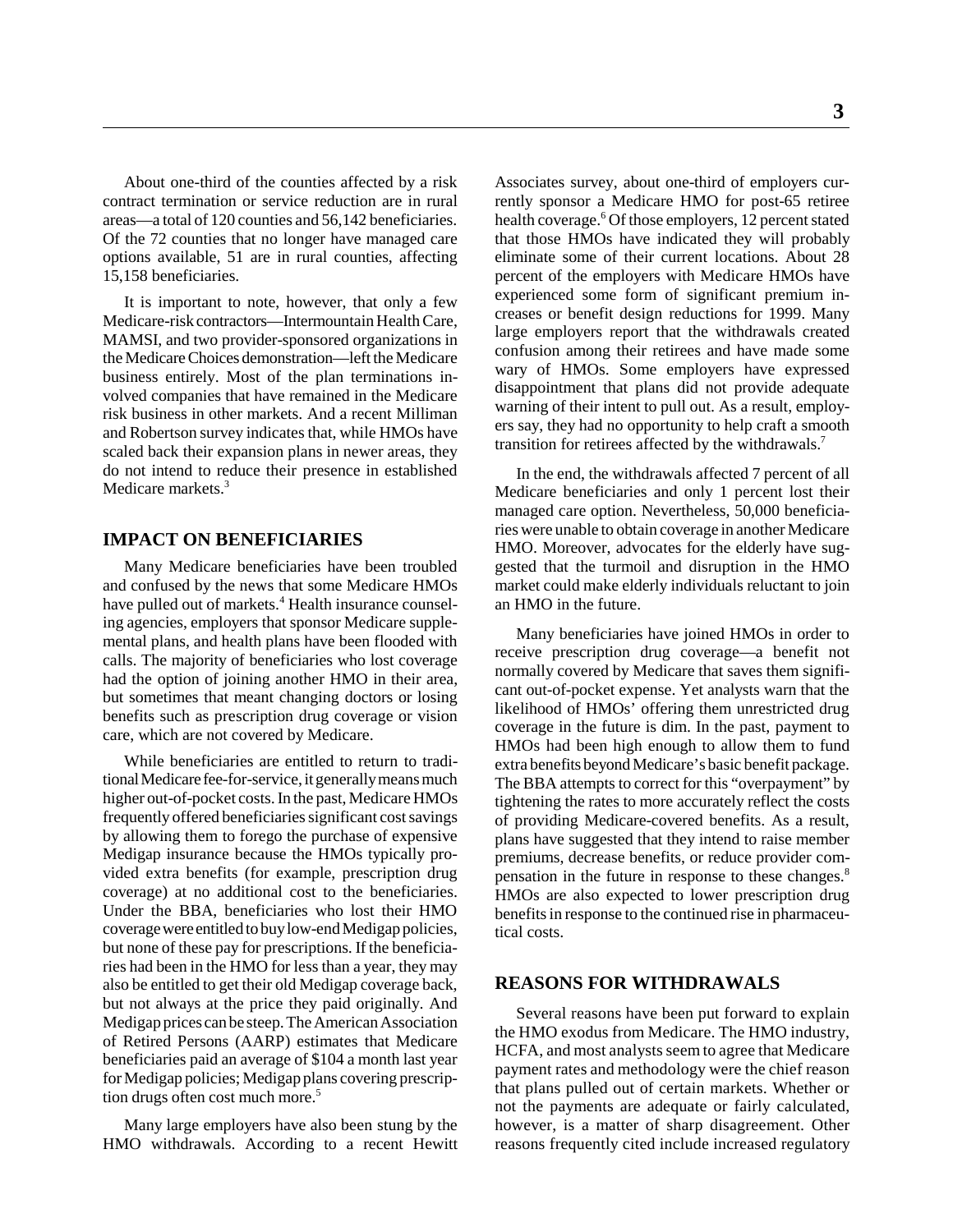requirements; filing dates and requirements for determining "adjusted community rates"; a significant increase in cost trends, particularly in the area of pharmacy; network problems and marginal market penetrations; and risk adjustment uncertainty.

#### **Payment Rates and Methodology**

The BBA substantially restructured the system for setting the rates that Medicare pays health plans. In general, Republican lawmakers wanted to increase the number of health plan options available to beneficiaries. The new payment system was intended to address many of the problems associated with the previous adjusted average per capita cost (AAPCC) payment system, such as inequity across counties and artificial ties to the Medicare fee-for-service system. Since its inception, critics of the AAPCC system have complained that HMO payment rates are uneven and complicated. Because the AAPCC rate paid 95 percent of estimated fee-for-service costs, critics argued that the payment method rewarded inefficient markets. Thus, many lawmakers wanted to sever the link between local feefor-service costs and payment updates to plans.

In addition, rural counties typically received a low payment rate, which inhibited health plan participation. Several lawmakers pushed to establish a "minimum floor" to bolster the payment rates in these low penetration areas.

On the other hand, some lawmakers wanted to ensure that HMOs were no longer "overpaid" by Medicare. Several studies submitted to Congress have indicated that HMOs were paid more than actual costs as a result of both the payment formula and favorable risk selection. The former Physician Payment Review Commission (PPRC), in its 1997 *Annual Report to Congress*, estimated that Medicare was paying up to \$2 billion in excess payments to managed care plans each year. The Congressional Budget Office has said HMO costs average roughly 87 percent of Medicare fee-forservice costs—less than 95 percent of costs that the AAPCC formula reimbursed. And the DHHS Office of Inspector General has said that Medicare HMOs overstated their anticipated administrative costs in 1994, 1995, and 1996 by as much as \$2 billion. In response to these reports, some lawmakers sought to limit growth in payments to managed care plans.

The resulting payment system enacted under the BBA represents a political compromise. Under the new system, plans were to receive the greatest of three possible rates:

- a new minimum or "floor" payment (\$379.84 in 1999),
- a minimum 2 percent increase over the previous year's rate, or
- a blend of the county rate and a national rate.

Further complicating the equation, the BBA mandates that the new payment rates must achieve budget neutrality so that total payments under the new system are no greater than total payments would have been if calculated on a basis similar to the AAPCC. The BBA stipulates that, if aggregate payments are too high, adjustments must be made only to blended rates in order to protect the floor payment and minimum 2 percent increase from reductions.

As a result of these multiple moving parts and Medicare's recent low growth rates, the increases in payment rates were not as high as many plans, HCFA, or Congress had anticipated. Application of the budget neutrality provision resulted in rates for all counties that were either at the floor or the minimum 2 percent increase. Thus, no county rates for 1998 and 1999 were based on the blend. The blended rates were expected to increase payments and encourage Medicare+Choice offerings in rural and other low payment areas.<sup>9</sup>

Several other changes to the payment rates will be occurring simultaneously over a five-year implementation period. Graduate medical education (GME) costs, which had been included in HMO payments under the old system, have been carved out of county rates over the five-year implementation period and will be paid directly to teaching hospitals. The blended local/national rate must reach a 50/50 balance over the same time period. The national rate, local rates, and the minimum payment amount will be annually updated based on per capita Medicare growth. Moreover, the BBA directs the secretary of health and human services to implement risk adjustments to payments by January 1, 2000.

As stated earlier, rural counties represented a large share of those affected by the plan withdrawals. Plans argue that the payment floor of \$380 per member per month does not adequately cover the added costs of assembling networks and operating HMOs in rural areas in which they have low enrollments, little cost control or ability to negotiate with providers, and no real prospects for payment increases above the floor payment.

Nineteen ninety-eight was the first year in which Medicare payments in all but the rural counties were subjected to the 2 percent minimum increase. Plans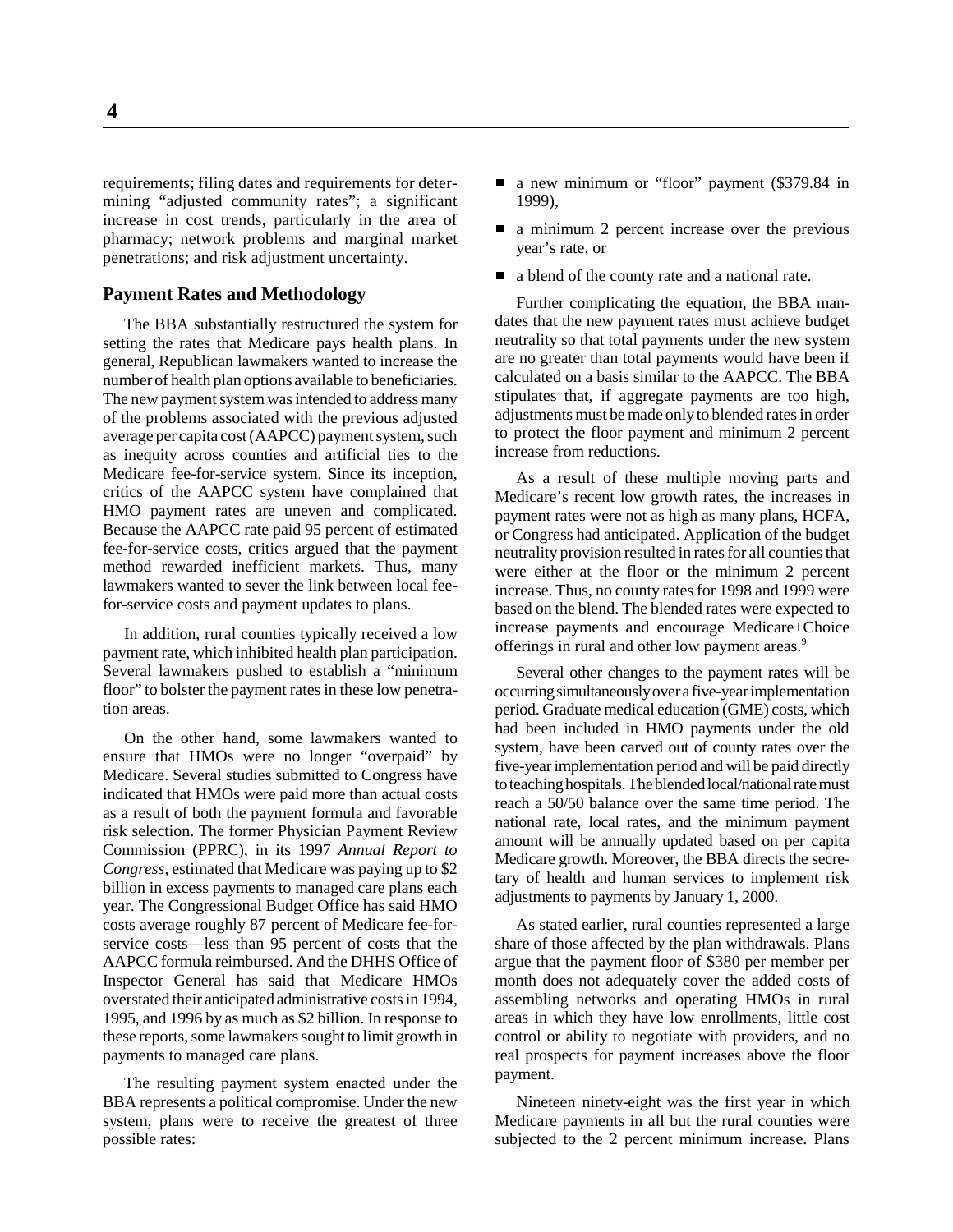report that health care costs are rising faster than Medicare reimbursements. In some cases, HMOs saw their medical-loss ratios—the percentage of premium dollars they pay for medical costs as opposed to administrative and other costs—exceed 100 percent. The blended payments, if they had been implemented, would have cushioned the shock of going from 8 to 10 percent annual rate increases to the minimum 2 percent increase for some plans. On the other hand, HCFA notes that the 2 percent increase was meant to be a guarantee. As designed, the blended payment rate is intended to move some dollars from high payment areas to low payment areas, which means some plans will receive less than in the past. The 2 percent increase insures that no plans receive less than the minimum update. Nevertheless, plans report that the prospect of long-term fixed growth at 2 percent caused some to withdraw from Medicare in certain markets because they were worried about their ability to achieve profitability over the long term, especially when health care inflation is expected to rise 6 percent annually over the next four years.<sup>10</sup>

The user fee associated with the beneficiary education information campaign has also been blamed for reducing the dollar payment update to health plans and causing plans to withdraw. Under the BBA, HCFA is authorized to withhold a fee from each Medicare+ Choice plan to finance a beneficiary education program to assist Medicare beneficiaries in making informed choices about their health plan options. Each plan is assessed a portion of the total \$95 million outlay on the basis of its share of total Medicare+Choice payments (about \$32 billion for 1998). The program is intended to provide beneficiaries with objective information about their health plan options. Plans argue that the costs should be spread across the entire Medicare market, not just the Medicare+Choice plans.

Some analysts have argued that the plans' retreat from Medicare simply demonstrates that so-called easy money is no longer available. In testimony before Congress, Judith Feder, professor of public policy at Georgetown University, argued that the

relatively high historical payments to managed care plans provide them with a strong cushion to absorb lower rates of increase in the future and still earn healthy returns and provide broad benefits to Medicare enrollees, consistent with quality standards equivalent to those applied in the private sector.<sup>11</sup>

Other Medicare experts say these changes in the marketplace should not be unexpected. The BBA was intended to slow growth in payments to private plans and to make payments more equitable across counties. "By their very nature, these policies will change payment rates in ways that lead plans to retrench in some areas and to take advantage of opportunities newly available to them in other areas," noted Gail Wilensky, chair of the Medicare Payment Advisory Commission (MedPAC), in recent congressional testimony.12

In summary, health plans argue that payment rates are below costs in some areas and the 2 percent annual increase will not keep up with inflation. The opposing view is that plans have received overly generous payments for the past several years and the withdrawals represent a normal sorting out process associated with market competition and appropriate payment restructuring.

#### **Increased Regulatory Requirements**

HCFA issued interim final rules for the Medicare+ Choice program on June 26, 1998. Known as the "mega-reg," the 800-page regulations set forth detailed requirements for plans that participate in the Medicare+Choice program, including:

- Quality assurance and performance improvement requirements. Medicare+Choice organizations will be required to achieve compliance through the use of HCFA's Quality Improvement System for Managed Care (QISMC).<sup>13</sup>
- Specified enrollment information and encounter data collection requirements (including a requirement for 100 percent "accuracy, completeness, and truthfulness").
- Rules governing access to health care such as direct access to specialists and emergency care.
- New appeal and grievance requirements.
- **Marketing material revisions.**
- New provider contracting requirements.

HMOs have said that the burden imposed by the Medicare+Choice regulation has caused some HMOs to stop serving Medicare beneficiaries. Because of the fluctuating market conditions in which they operate, plans contend that the regulations should provide flexibility rather than rigid, bureaucratic requirements. The plans argue that the Medicare+Choice regulation will require extensive new compliance activities that must be initiated even before, in some cases, HCFA has issued detailed guidance to supplement the regulations.

In addition, the rules require tight implementation schedules that plans have criticized as unrealistic. In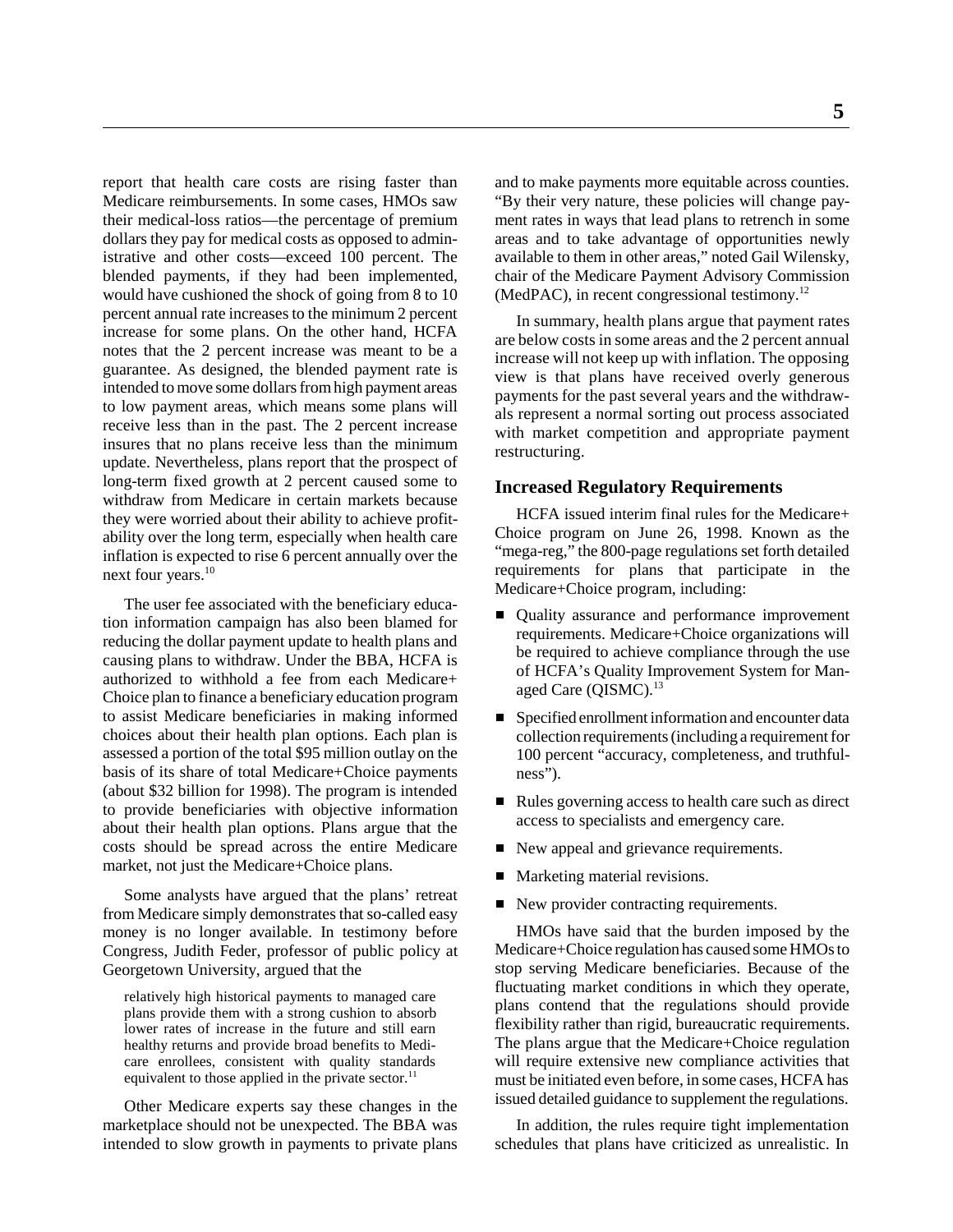testimony before Congress, Willis Gradison, then president of the Health Insurance Association of America, said "Even if fiscally possible, the procurement, installation, training, and validation time requirements would take years to fully implement."<sup>14</sup>

It is important to note that most of these requirements and time lines were mandated by Congress as part of the BBA. These provisions were intended to provide more protections to beneficiaries and to move HCFA in the direction of operating more like a private purchaser, making performance demands on the plans with which they contract. Proponents of the new data requirements argue that they are very similar to what is currently required by large private purchasers. Nevertheless, plans say, the regulatory requirements contributed to their decisions to withdraw from the Medicare market and argue that HCFA's approach has been "needlessly ambitious and complex."15 In response to plans' concerns, HCFA has announced some refinements since the regulations were released, especially relating to the quality improvement requirements. It has also announced that plans will have an additional year to implement compliance plans and complete contracts that incorporate new requirements with their current providers.

#### **ACR Filings**

As part of the Medicare+Choice structure, health plans had to submit their annual "adjusted community rate" (ACR) to HCFA in May 1998 instead of in November, the customary month for compliance. The deadline was moved up to give HCFA more time to compile information for distribution during the November Medicare beneficiary information campaign.

ACRs detail benefits beyond basic coverage that the plan will offer as well as the cost-sharing requirements for Medicare beneficiaries. According to the American Association of Health Plans (AAHP), a significant factor in the decisions of plans to reduce their service areas or withdraw from the Medicare program was their inability to revise ACR filings submitted last May, before the mega-reg had been issued. Indeed, AAHP embarked on an intensive lobbying campaign for HCFA to allow plans to amend their ACRs. The plans maintain that they could not anticipate the cost of complying with the Medicare+Choice interim final regulations or providing unexpectedly high cost trend items, such as prescription drugs.<sup>16</sup>

HCFA refused the plan's request to resubmit their ACRs. HCFA's position is that it would not be in the best interest of beneficiaries to allow HMOs to increase

premiums and cost-sharing and reduce benefits to their Medicare enrollees. Several senior groups supported HCFA's decision, saying that allowing plans to resubmit their ACRs would have "undermined the integrity of the whole competitive process of Medicare+Choice."<sup>17</sup>

#### **Provider Network Problems and Marginal Market Share**

While low reimbursement rates are among the most frequently cited reasons for HMO withdrawals, other market conditions clearly impacted plans' decisions. Some analysts have suggested that the pullouts are simply a "market correction," stabilizing the rapid expansion of HMOs into the Medicare market over the last few years. In some cases, the termination of a contract was the result of a merger between two plans in which only one corporate entity will continue to contract with Medicare. Some plans have also terminated their contracts with the Federal Employees Health Benefits Program and Medicaid, suggesting that plans' decision were based on reasons beyond Medicare payment issues.

For some plans, the withdrawal decision seems to be based more on their enrollment growth potential and the ability to be profitable in the long term. For example, Aetna pulled out of Massachusetts, where payment rates in Boston are as high as \$650 per member per month, and Tolland County in Connecticut, where payments average \$500 per beneficiary, the second highest in the state.<sup>18</sup> Many of these plans had a limited capacity to reduce costs and minimal prospects for revenue growth. Most of the plans terminating Medicare contracts in New England, for example, had been losing money in these markets.<sup>19</sup>

A number of plans never gained sufficient market share to be sustainable. Prior to enactment of the BBA, many plans had crowded into high payment areas. In several cases, plans that did not renew had only a few thousand enrollees in a given market.<sup>20</sup>

In some cases, health plans had negotiated provider contracts that were favorable to the providers to gain entry to the market and build networks. These contracts had left plans with few tools to manage or reduce costs. In California, for example, PacifiCare pulled out of some markets because it was unable to reach agreements with provider groups; this was also true for Allina Health System in Minnesota, where the plan was unable to contract with clinics, forcing it to leave certain markets. Some health plans have attributed provider network problems to the disparity in payments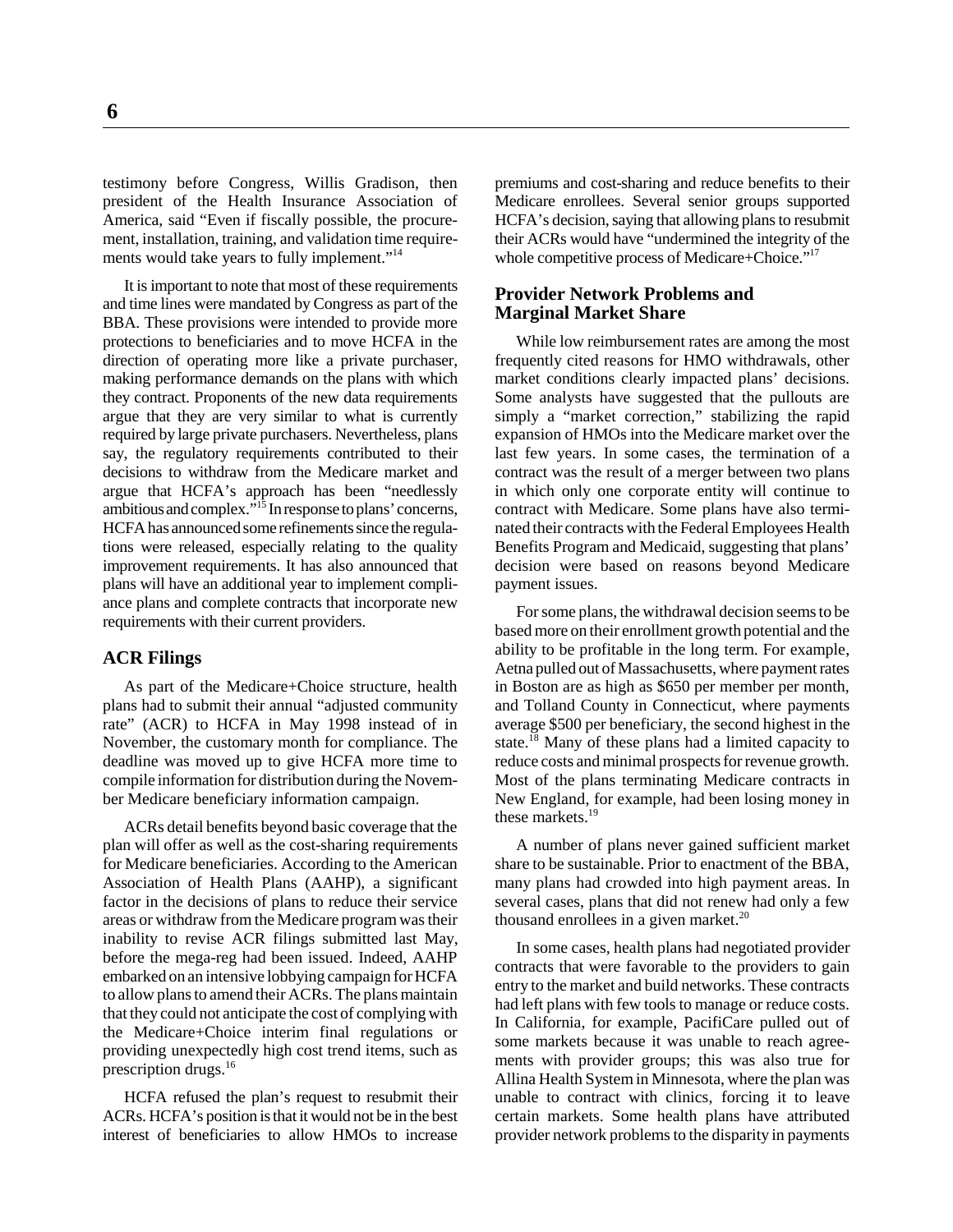to managed care plans relative to fee-for-service. In testimony before Congress, AAHP President Karen Ignagni said, "Health plans are experiencing difficulties in maintaining adequate provider networks because providers are unwilling to accept lower payments."21

Some analysts have suggested that plans viewed 1998 as a unique window in which they could terminate their old Medicare contracts and preserve their right to apply in the next few years as Medicare+Choice contractors. Once Medicare+Choice is fully in effect, plans that withdraw will face a five-year lock-out from participating in that service area again. Moreover, some have suggested that plans terminated more contracts in 1998 in order to "turn up the heat" on Congress to revisit the payment issue in 1999.

#### **Risk Adjustment Uncertainty**

The BBA requires HCFA to implement a risk adjustment method to set payment rates based on the "expected relative health status of each enrollee." Risk adjustment is intended to ensure that health plans are not penalized for enrolling the chronically ill and do not benefit from favorable risk selection. In its 1996 *Annual Report to Congress*, PPRC estimated that HMOs received overpayments of about 5 to 6 percent per beneficiary because the populations they enrolled were healthier than the general Medicare population. A General Accounting Office study also found that HMOs tend to attract the least costly enrollees within each health status group.<sup>22</sup> Health plans argue that their populations are just as sick but are better managed than those of their fee-for-service counterparts. In theory, risk adjustment would make beneficiaries equally attractive to enroll—regardless of health status—if the methodology works as intended. The BBA requires the system to be in place no later than January 1, 2000.

HCFA released a notice in September 1998 describing the risk adjustment method it intends to implement—a system that would group each Medicare beneficiary into one of several diagnostic cost groups based on demographic status and prior rates of hospitalization, using inpatient hospital encounter data. Payments to Medicare+Choice plans would be adjusted for each Medicare beneficiary, based on whether the individual's "risk factor" is higher or lower than that of an average beneficiary.<sup>23</sup>

This approach has been met with considerable criticism. Health plans argue that it would penalize plans that have effectively reduced inpatient hospital use and focused on providing more care on an outpatient basis. In testimony before Congress last October, Gradison said that

incentives created by risk adjustment methodology based exclusively on inpatient hospital data, even if applied only for a few years, would result in increased hospital use, increased avoidable costs, and a setback in the effort to realize greater efficiency in the health care system.<sup>24</sup>

Several organizations have urged Congress to delay the implementation of risk adjustment methodology until information from a broader range of health care settings can be gathered and used. MedPAC has recommended that this method of risk adjustment be phased in to temper the effect of risk adjustment on payment rates. Furthermore, MedPAC urged HCFA to move as quickly as feasible to develop the capability to use diagnosis data from all sites of care for risk adjustment.<sup>25</sup> HCFA anticipates that the risk adjustment method will be refined as new and additional sources of encounter data become available. The interim final regulations require that all Medicare+Choice organizations provide physician, outpatient hospital, skilled nursing facility, and home health data beginning as early as October 1, 1999. The health insurance industry maintains that these time frames are too short and are unreasonable.

In recent testimony before Congress, HCFA officials said they expect to implement the system on schedule in 2000; recently, however, they have been signaling that they may agree to a phased-in implementation. In the meantime, HCFA has said it will provide each plan with an estimate of risk adjustment's impact on their payments early in 1999. HCFA estimates that plans on average will see reductions in payments of 7 to 9 percent due to risk adjustment. Plans say the uncertainty surrounding risk adjustment also contributed to their decisions to pull out of certain markets.

#### **POLICY OPTIONS**

Several policy options have been suggested for both the short- and long-term to stabilize the Medicare+ Choice program. Some of the most frequently mentioned by members of Congress, HCFA officials, and industry representatives include the following:

- Delay the effective date of a number of BBA requirements, including QISMC and risk adjustment.
- Extend the ACR filing deadline. Plans argue that they need at least two full quarters of data to permit consideration of the trend in health services utilization and cost. HCFA counters that it needs the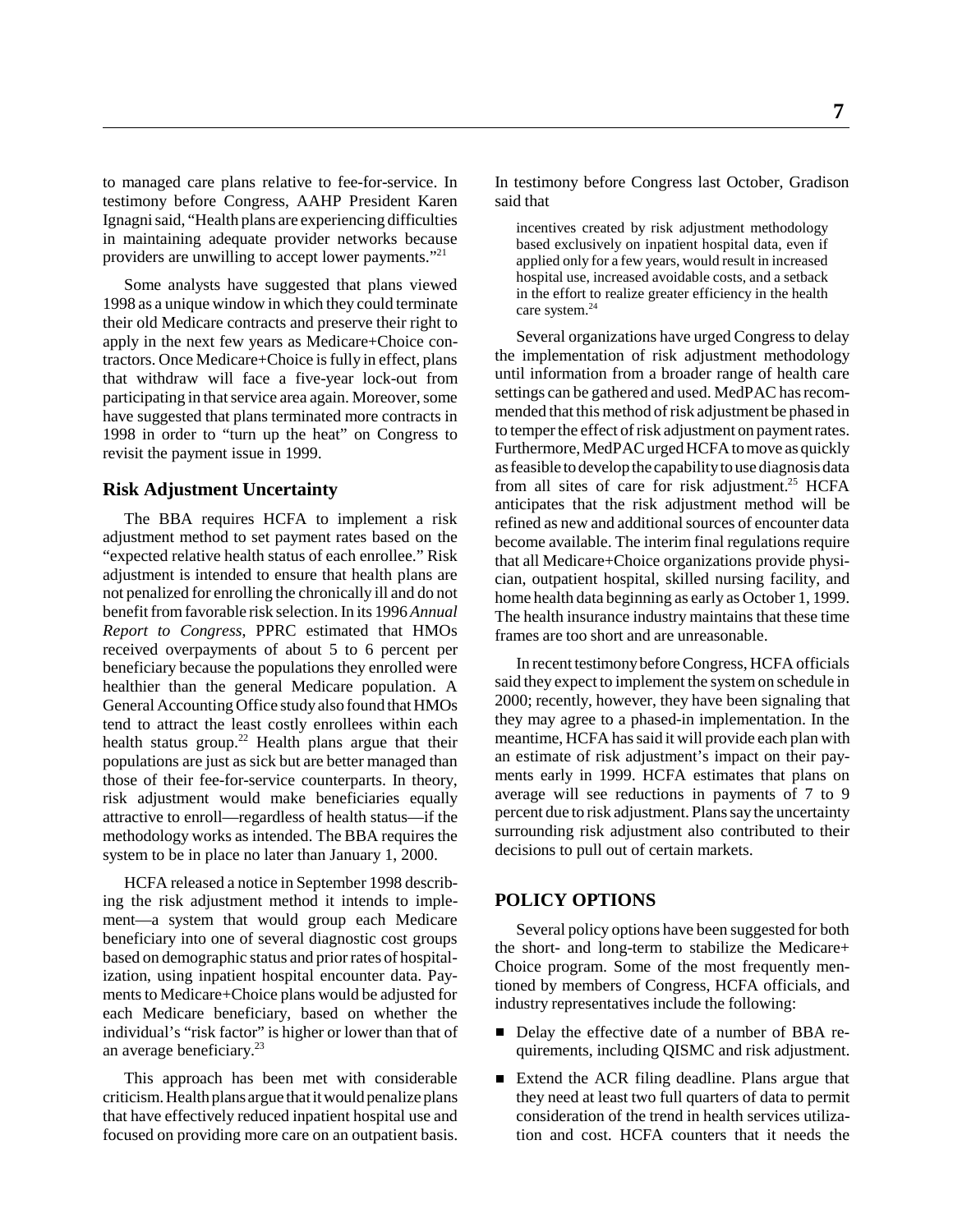information in advance so it can be included with plan comparison information being provided to beneficiaries during the fall open enrollment period.

- Revise the payment formula. Health plans have asked Congress to increase the 2 percent annual minimum payment update to better reflect health care inflation. In addition, they want to ensure that the blend envisioned under the BBA formula is fully funded without jeopardizing payment growth for counties that would receive the 2 percent minimum update or payment floor. Congressional members from rural areas have suggested raising the floor to attract more managed care plans to these areas. Others suggest repealing or amending the elimination of GME from the payment formula. Any change of this nature, however, would require additional legislative mandates, with additional funding. Some lawmakers, such as Rep. Pete Stark (D-Calif.), are adamantly opposed to increasing payments to HMOs, arguing that the ultimate objective of Medicare managed care is to save money.
- **Provide more protections for beneficiaries. Some** members of Congress have pushed for more protections for beneficiaries whose plans have terminated their contracts such as requiring guaranteed issue for more Medigap policies, extending protections to disabled beneficiaries, extending enrollment periods, or subsidizing Medigap coverage. Some policymakers have called for adding prescription drug coverage to the basic Medicare package or negotiating drug price discounts for all Medicare beneficiaries.

#### **THE FORUM SESSION**

This Forum session will examine the reasons health plans decided to withdraw from certain markets, the impact of these decisions on Medicare beneficiaries, and the implications for the future of the Medicare+Choice program. The meeting will focus on BBA provisions that may have contributed to HMO pullouts and policy options under consideration.

The discussion will center on the following questions:

- Are the pullouts indicative of trends that will ultimately undermine the Medicare+Choice program? Or rather should we expect periodic market disruptions as the Medicare program relies more on private health plans?
- How have the Medicare+Choice program's objectives—more choice for beneficiaries and slowed growth in Medicare spending—played out in the

marketplace? If Medicare+Choice plans do not save the Medicare program money, should policymakers continue to promote their expansion?

- What does this disruption in the marketplace mean for Medicare beneficiaries? Will they be less likely to join HMOs in the future?
- Which BBA provisions should be revisited by Congress? Have the implementation time frames been too fast? Is one payment policy for urban/ suburban areas and rural areas feasible? What will be the impact of risk adjustment on payment rates and plan participation?

#### **Speakers**

**Robert Berenson, M.D.**, director of the Center for Health Plans and Providers, will summarize the latest data available on the number, location, and types of plans that have withdrawn or reduced their service areas, as well as information on the status of beneficiary coverage. In addition, he will outline HCFA's strategy for stabilizing the Medicare+Choice program for the future (including legislative proposals to be included in the president's budget to be submitted to Congress on February 1). Before joining HCFA, Dr. Berenson served as vice president of the Lewin Group and for ten years as a founder and medical director of the National Capital Preferred Provider Organization. He also practiced medicine for 12 years in a Washington, D.C., group practice.

**Kathy Claunch**, director of the Senior Health Insurance Program (SHIP) of the Illinois Department of Insurance, will review the reactions of Medicare beneficiaries to the pullouts and to the impact on their Medicare coverage. SHIP trains volunteers to assist Medicare beneficiaries and their caregivers with their questions and problems concerning Medicare, Medicare supplemental policies, long-term care policies, Medicare HMOs and other health insurance issues. Ms. Claunch also serves on the Illinois Medicare Beneficiary Advisory Committee, the Illinois Partners for Medicare Consumers Committee, and the Medicare+Choice work group sponsored by the Chicago Health Care Financing Administration Regional Office.

**Sheila Meehan**, director of Health Benefits and Life Services for the Bell Atlantic Corporation, will discuss the impact of the withdrawals on her company's retirees and Bell Atlantic's outlook on the future of Medicare managed care for corporate retirees. Ms. Meehan is responsible for the strategic planning and development for all of Bell Atlantic's health and welfare benefits.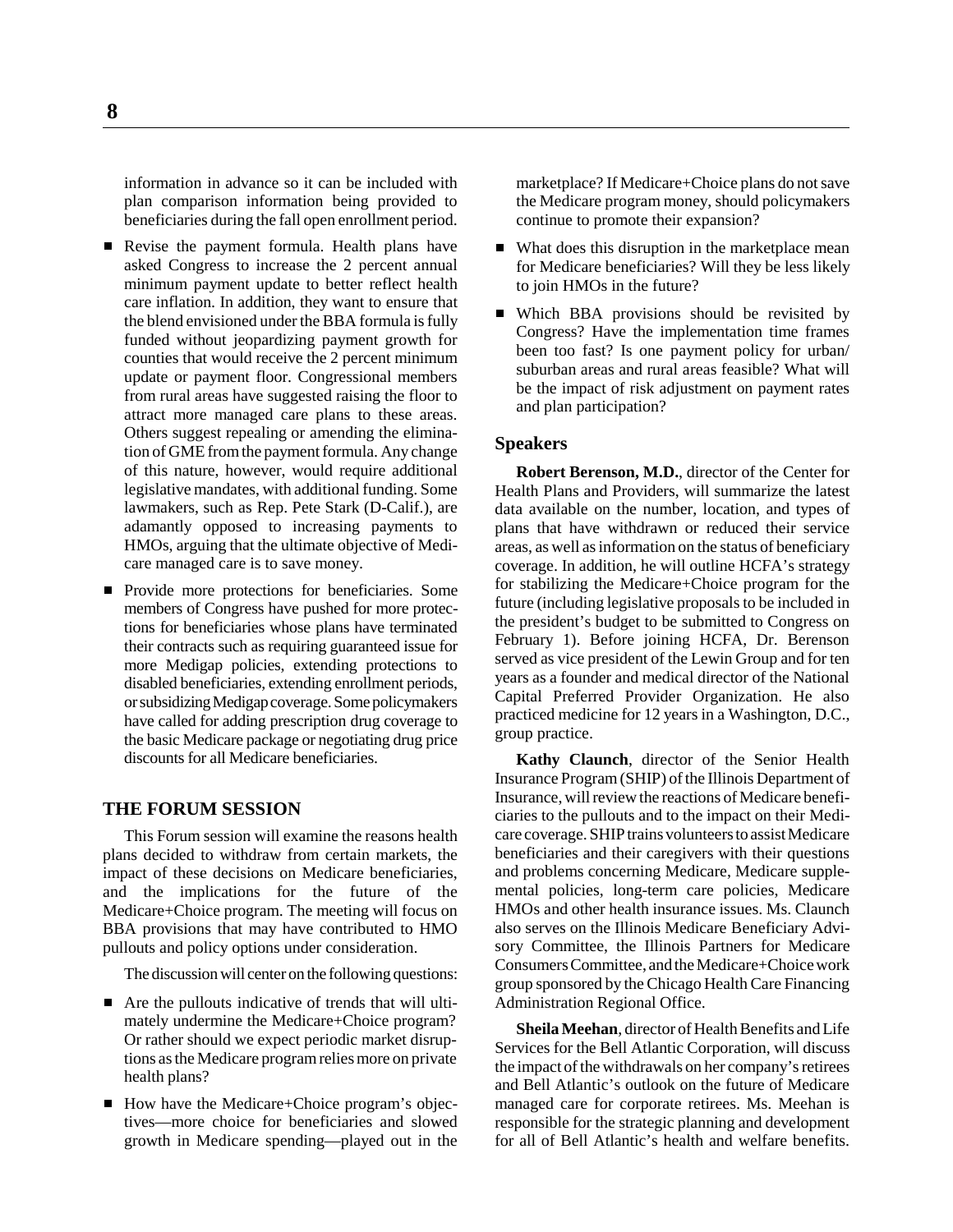Additionally, she oversees the fitness and wellness programs and occupational health services.

A panel of senior executives from three health plans from different regions of the country will continue the discussion. These speakers will discuss the market conditions in which their plans operate, the reasons their companies did or did not pull out of certain markets, and suggested policy options to prevent further withdrawals. **Tom Anderson** is vice president of Medicare Programs for United HealthCare, a large national health plan. Mr. Anderson oversees the company's efforts in Medicare, which has focused on rapid growth in existing health plans as well as new geographic expansion.

**Ellen Offner** is vice president for Medicare Programs at Harvard Pilgrim Health Care, a nonprofit health plan located in Massachusetts. Prior to assuming her current position, she was vice president, product development and management, at Harvard Community Health Plan from 1992 to 1995 and held a variety of positions in planning and finance there between 1982 and 1992.

**Stephen J. deMontmollin** is vice president and general counsel of AvMed Health Plan, Florida's oldest and largest nonprofit HMO, where he is responsible for corporate legal affairs, regulatory compliance, corporate risk management, public policy, and is the corporate compliance officer.

#### **ENDNOTES**

1. National Medicare Education Program, Health Care Financing Administration, Forum on Managed Care Plan Terminations/Non-Renewals, Washington, D.C., October 8, 1998.

2. While few plans submitted applications to participate in Medicare+Choice in 1998, several industry analysts believe this is because the rules regarding participation were not released until June, giving organizations little time to prepare and submit an application. They expect more applications in future years.

3. Milliman & Robertson, "Milliman & Robertson Survey Indicates HMOs Likely to Increase Medicare Premiums and Decrease Benefits, Response to Balanced Budget Act of 1997," press release, December 16, 1998.

4. Nancy Ann Jeffrey, "The Elderly Agonize as HMOs Abandon Medicare," *Wall Street Journal*, October 16, 1998, B1.

5. Robert Pear, "HMOs Are Retreating from Medicare, Citing High Costs," *New York Times*, October 2, 1998, A1.

6. Hewitt Associates, "Survey Findings: Employer Reaction to Medicare+Choice 1998," Lincolnshire, Ill., September 1998.

7. Washington Business Group on Health, "Concerned for Retirees in Medicare HMOs, WBGH Convenes Meeting with HCFA and AAHP," press release, October 28, 1998.

8. Milliman & Robertson, press release.

9. Michael Hash, deputy administrator, Health Care Financing Administration, statement before the House Committee on Commerce Subcommittee on Health and Environment, October 2, 1998.

10. Health Care Financing Administration, "National Health Care Expenditures Projections Highlights." Available at http://www.hcfa.gov/STATS/HMORATES/cover99.htm, December 15, 1998.

11. Judith Feder, statement before the House Committee on Commerce Subcommittee on Health and Environment, October 2, 1998.

12. Gail Wilensky, statement before the House Committee on Commerce Subcommittee on Health and Environment, October 2, 1998.

13. Center for Health Plans and Providers, Medicare Managed Care, Health Care Financing Administration, Operational Policy Letter #72, "Implementation of HCFA's Quality Improvement System for Managed Care (QISMC) Interim Standards and Guidelines," September 30, 1998.

14. Willis Gradison, statement before the House Committee on Commerce Subcommittee on Health and Environment, October 2, 1998.

15. Karen Ignagni, letter to HCFA administrator Nancy-Ann Min DeParle, December 9, 1998, 2.

16. Karen Ignagni, letter to Nancy-Ann Min DeParle, 10.

17. Eric Weissenstein, "The Silent Treatment: Senior, Physician Groups Are Mum about HMO Departures from Medicare+Choice," *Modern Healthcare*, November 2, 1998, 23.

18. "Aetna Pulls Medicare HMOs from 6 States; Firm Cites Low Reimbursement Rates," *News and Strategies for Managed Medicare & Medicaid*, 4, no. 32 (September 7, 1998): 1.

19. Managed Care Compliance Solutions, Inc., memo on explanation for the wave of risk contract nonrenewals, Washington, D.C., October 16, 1998.

20. Managed Care Compliance Solutions, Inc., memo.

21. Karen Ignagni, statement before the House Committee on Commerce Subcommittee on Health and Environment, October 2, 1998.

22. General Accounting Office, "Fewer and Lower Cost Beneficiaries with Chronic Conditions Enroll in HMOs" (GAO/HEHS-97-160), August 18, 1997.